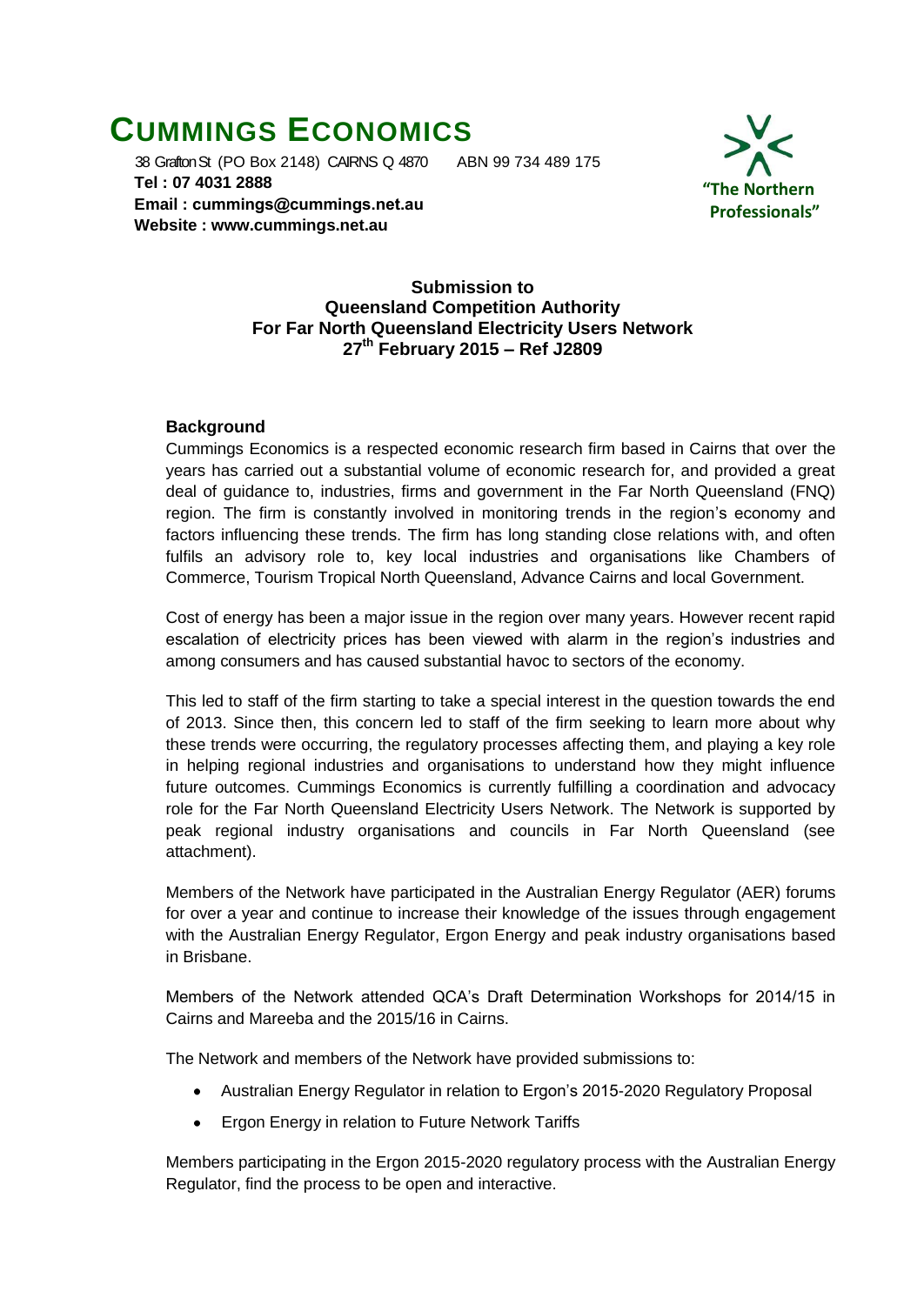#### **Consumer engagement**

The lack of consumer engagement by the Queensland Competition Authority is demonstrated by the low level of submissions to its Interim Consultation Paper – 13 submissions of which 2 were from Ergon Energy.

It is further evidenced by the lack of transparency as to who and how many organisations and individuals attended QCA workshops on Regulated Electricity Prices for 2015/16. The Australian Energy Regulator publishes attendees to their meetings on the AER website.

The plethora of electricity submissions to different agencies with various regulatory and political influence is causing submission fatigue amongst organisations that have a genuine interest and genuine concerns. This has resulted in organisations trying to allocate scarce resources to where they believe they will have the most chance of actually reducing electricity prices.

The note accompanying the publication on  $2^{nd}$  February 2015 of QCA's Review of Regional Electricity Price Regulation is disconcerting. The publication came with a note that "*In December 2014, the Government advised that it had established a new process to consider future arrangements for maintaining the uniform tariff policy and that it would not have regard to the QCA's advice."*

The rejection by the Queensland Government of QCA's advice creates a great deal of uncertainty on the future pricing of electricity in regional Queensland. It also creates confusion as to where to best concentrate efforts to reduce electricity bills in 2015/16 and into the future.

#### **Uniform tariff policy & regional retail electricity price regulation**

The purpose of this submission is to comment on QCA's Draft Determination for Regulated Retail Prices for 2015/2016.

The initial Delegation and Terms of Reference issued to the QCA on 12 February 2013 covered the determination of regulated (notified) retail electricity prices for the three year delegation period 2013/14 to 2015/16.

In April 2014 the Queensland Competition Authority provided its Final Advice on Uniform Tariff Policy & Regional Retail Electricity Price Regulation to the Queensland Government. On 28 August 2014 the Queensland Government, after receiving QCA's Final Advice in April 2014, issued a new Delegation and Terms Of Reference. The new Delegation and Terms of Reference were a result of the Queensland Government's "wide ranging reform of the electricity sector."

One reform is the Queensland Government's intention from 1 July 2015 to remove price regulation in the Energex distribution area for small customers and replace it with a market monitoring approach. This will mean that notified prices will only apply to customers in the Ergon Energy distribution area.

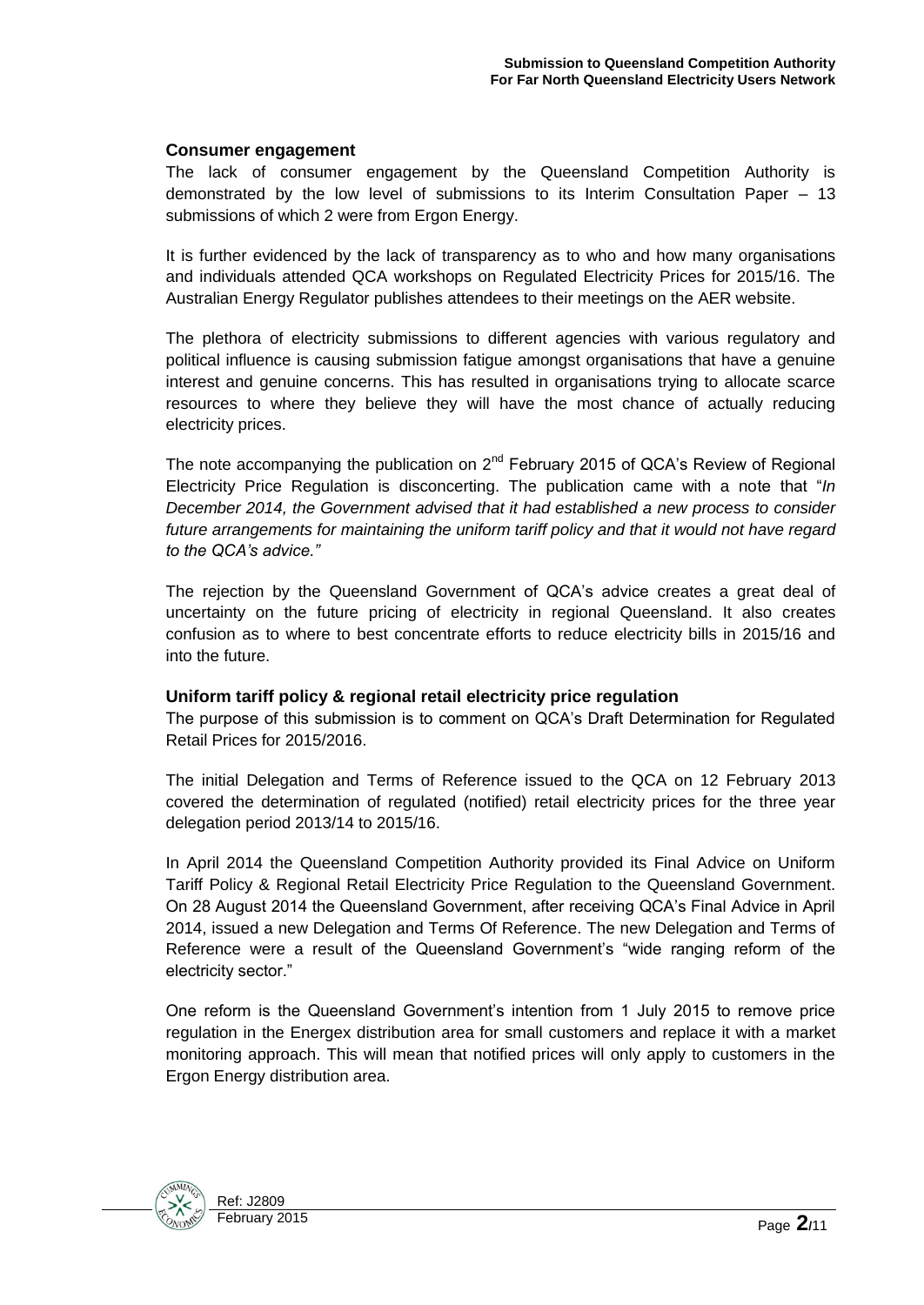At the same time the Queensland Government announced that as part of the Queensland Government's longer term electricity sector reform program a review of the effectiveness and objectives of the Uniform Tariff Policy (UTP) and Community Service Obligation, and options for improved regional competition was being undertaken.

On 2nd December 2014, the Queensland Government formally rejected QCA's Final Advice – Uniform Tariff Policy and Regional Retail Electricity Price Regulation report of April 2014, in which a number of issues with the current UTP arrangements were identified and options to maintain the UTP presented.

The Queensland Government in its letter of rejection advised the QCA that:

"*Consistent with the longer term electricity sector reform, the Government is currently considering ways to improve regional competition so that regional consumers will have greater choice and see the benefits of a competitive market, while continuing to receive subsidised electricity. In support of this, Government has reaffirmed its commitment to maintaining the UTP for regional consumers in 2015/16.* 

*The Government is also committed to retaining the UTP beyond 2015/16. A new process*  has been established through which the Government will be able to consider future *arrangements for maintaining the UTP. This process, and therefore the Government, will not have regard to the QCA's Final Advice of April 2014. I would be grateful if the QCA could so inform any parties acquiring the Final Advice should the QCA decide to publish it."*

The Queensland election on 31 January 2015 resulted in a change of government.

The uncertainty caused by the rejection of QCA's advice has now been replaced with the uncertainty of the new Queensland Government's policy with regards to the UTP and the Community Service Obligation.

In QCA's Draft 2015/16 Determination presentation on 11 February 2015 the CSO was estimated at \$655 million for 2014/15. As per Table 1 the previous Queensland Government expected the CSO to be \$683 million in 2014/15 and \$644 million in 2015/16.

In the tight fiscal situation facing the new Queensland Government, regional Queensland needs to be assured that the new Government is committed to maintaining the Community Service Obligation in 2015/16 and into the future.

This submission is about the regulated retail prices for 2015/16 but the UTP and the CSO are intrinsically linked.

The Uniform Tariff Policy should not be regarded as a "subsidy". The current system of large centralised power generators in the central and southern part of the State enable economies of scale to be achieved in generation that benefits users in the southern part of the State, but at a cost of transmission (including transmission losses) to the northern regions. Peak load electricity at extremely low cost is fed into the system by hydrogenerators in the north.

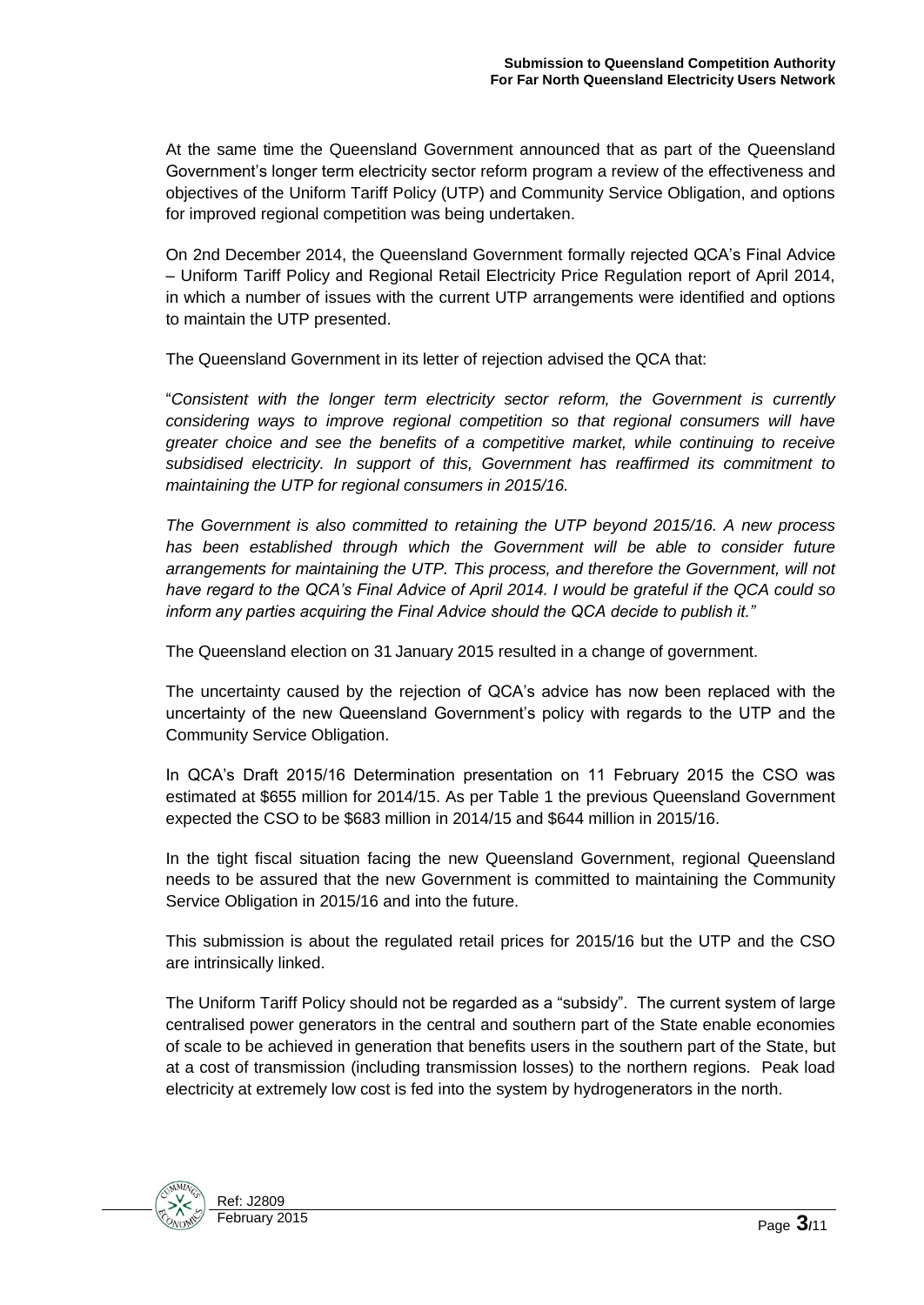|                                         | 2013-14<br>Budget<br>\$ million | 2013-14<br>Est. Act.<br>\$ million | 2014-15<br>Budget<br>\$ million | 2015-16<br>Projection<br>\$ million | 2016-17<br>Projection<br>\$ million | 2017-18<br>Projection<br>\$ million |
|-----------------------------------------|---------------------------------|------------------------------------|---------------------------------|-------------------------------------|-------------------------------------|-------------------------------------|
| <b>Electricity Networks</b>             | 615                             | 555                                | 683                             | 644                                 | 648                                 | 643                                 |
| Electricity Generation                  | 52.                             |                                    | ٠.                              |                                     | -20                                 |                                     |
| Transport <sup>2</sup>                  | 1.647                           | 1.649                              | 1,699                           | 1,811                               | 1,859                               | 1,859                               |
| Water                                   | 16                              | 15                                 | 14                              | 7                                   | $6\overline{6}$                     | 3                                   |
| Other                                   | 33                              | 38                                 | D)                              | 82                                  | -92                                 | ä.                                  |
| <b>Total PNFC sector</b><br>CSO and TSC | 2,278                           | 2.219                              | 2.396                           | 2,462                               | 2,512                               | 2,504                               |

| Table 1: Community Service Obligations and Transport Service Contracts Receipts <sup>1</sup> |  |  |
|----------------------------------------------------------------------------------------------|--|--|
|                                                                                              |  |  |

Notes

1. Numbers may not add due to rounding.

2. The presentation of Transport revenue is not directly comparable to CSO revenue disclosed in the 2013-14 Budget Paper 2, as it nowincludes patronage revenue received by Queensland Rail and remitted to the Department of Transport and Main Roads under integrated ticketing arrangements.

*Source: Queensland State Budget 2014/15, Budget Paper 2, Public Non-financial Corporations Sector*

#### **Headroom**

The QCA in its Interim Consultation Paper on Regulated Retail Electricity Prices for 2015/16 dated September 2014 stated that:

*"The notified prices we determine for residential and small business customers will be well below the costs of supply in 2015/16. This would mean that the inclusion of any reasonable level of headroom would not be sufficient to promote retail competition. We will consider whether headroom should continue to be included in notified prices for small customers."*

The QCA in its Draft Determination of Regulated Retail Electricity Prices for 2015/16 dated December 2014 stated that:

"*We consider that standing offer prices in south east Queensland are the most appropriate benchmark prices to use when setting notified prices for regional Queensland customers.*  Like notified prices, standing offer prices in south east Queensland will apply to a default *contract with standard terms and conditions. Market contract prices are not comparable,*  because the terms and conditions in these contracts will vary from the default contract and *from retailer to retailer."*

*"On balance, the QCA believes it is reasonable to use a 'standing offer' approach to set notified prices. In the absence of information about standing offer prices that will apply in south east Queensland in 2015/16, our draft decision is to add a standing offer margin of 5% of total costs. This is consistent with our previous decisions to include a headroom allowance of 5% in the notified prices applying to customers in south east Queensland."*

The QCA by using the N (network cost) + R (energy and retail cost) approach has increased fixed charges, variable charges and demand charges for all residential and small business tariffs.

The average electricity use per household in the Ergon distribution area in 2012/13 was 6,811 kWh. The headroom charge increases the electricity bill for a Tariff 11 customer by \$93 per year or 4.86 percent.

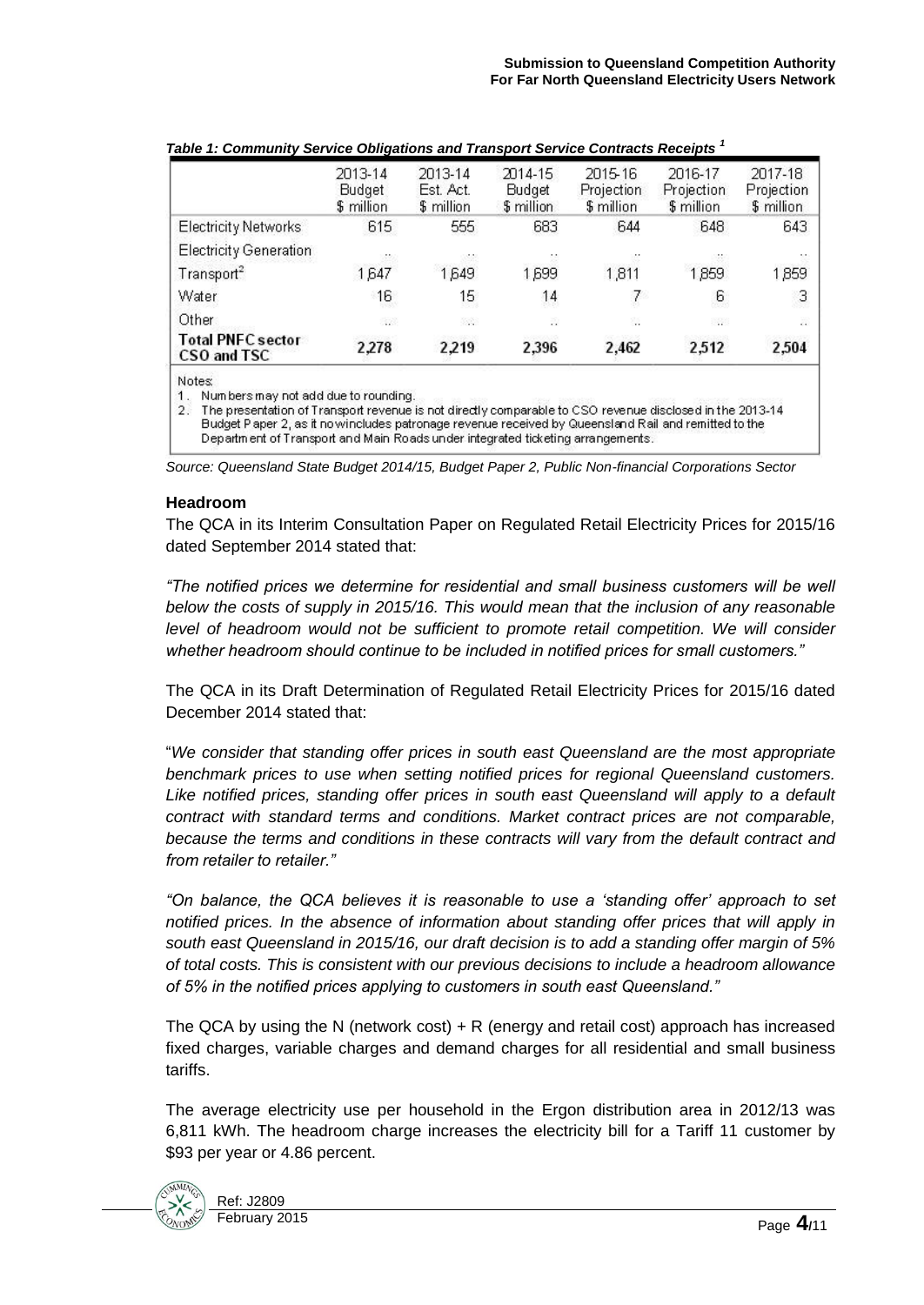|                     | <b>Fixed Charge</b><br>cents/day | Variable Charge<br>cents/Day | <b>Metering Charge</b><br>cents/day | <b>Total Bill</b><br>Excl GST |
|---------------------|----------------------------------|------------------------------|-------------------------------------|-------------------------------|
| With Headroom       | \$392                            | \$1576                       | <b>S39</b>                          | \$2007                        |
| Without<br>Headroom | \$374                            | \$1501                       | \$39                                | \$1914                        |

*Table 2: Effect of Headroom on Tariff 11 customer with a consumption of 6811 kWh*

*Source: Compiled from data in QCA Draft Determination Regulated Retail Electricity Prices for 2015/16, Appendix G*

The headroom charge will have a similar effect on the electricity bills of small business.

Due to the current lack of retail competition in regional Queensland and no clear direction on if and when retail competition will occur in regional Queensland, the headroom charge should be omitted from all residential and business tariffs for 2015/16.

Headroom acts as unwelcome burden to household budgets and a hidden tax to business and farmers in a sluggish economy.

| Retail tariff                              | <b>Tariff</b><br>component | Fixed<br>charge | Variable rate 1<br>(flat/off-peak) | Variable rate 2<br>(sho ulder) | Variable rate 3<br>$(\nperp)$ |
|--------------------------------------------|----------------------------|-----------------|------------------------------------|--------------------------------|-------------------------------|
|                                            |                            | c/day           | dkWh                               | dkWh                           | clkWh                         |
| Tariff 11 - Residential (flat<br>rate)     | Network                    | 50.300          | 12.938                             |                                |                               |
|                                            | Energy                     |                 | 7.839                              |                                |                               |
|                                            | Retail                     | 46.230          |                                    |                                |                               |
|                                            | Margin                     | 5.835           | 1.256                              |                                |                               |
|                                            | <b>Headroom</b>            | 5.118           | 1.102                              |                                |                               |
|                                            | Total <sup>b</sup>         | 107.483         | 23.135                             |                                |                               |
| Tariff 12 - Residential<br>(time of use)   | Network                    | 50.300          | 8.276                              | 22.588                         | 45.581                        |
|                                            | Energy                     |                 | 7.839                              | 7.839                          | 7.839                         |
|                                            | Retail                     | 46.230          |                                    |                                |                               |
|                                            | Margin                     | 5.835           | 0.974                              | 1.839                          | 3.229                         |
|                                            | Headroom                   | 5.118           | 0.854                              | 1.613                          | 2.832                         |
|                                            | Total <sup>b</sup>         | 107.483         | 17.943                             | 33.879                         | 59.481                        |
| Tariff 31 - Night rate<br>(super economy)  | Network                    |                 | 5.616                              |                                |                               |
|                                            | Energy                     |                 | 5.181                              |                                |                               |
|                                            | Retail                     |                 |                                    |                                |                               |
|                                            | Margin                     |                 | 0.653                              |                                |                               |
|                                            | Headroom                   |                 | 0.573                              |                                |                               |
|                                            | Total <sup>b</sup>         |                 | 12.023                             |                                |                               |
| Tariff 33 - Controlled<br>supply (economy) | Network                    |                 | 10.217                             |                                |                               |
|                                            | Energy                     |                 | 6.374                              |                                |                               |
|                                            | Retail                     |                 |                                    |                                |                               |
|                                            | Margin                     |                 | 1.003                              |                                |                               |
|                                            | Headroom                   |                 | 0.880                              |                                |                               |
|                                            | Total <sup>b</sup>         |                 | 18.474                             |                                |                               |

*Table 3: Residential regulated retail tariffs (GST exclusive)*

a. Charged per metering point.

b. Totals may not add due to rounding.

*Source: QCA Draft Determination Regulated Retail Electricity Prices for 2015/16, Appendix G*

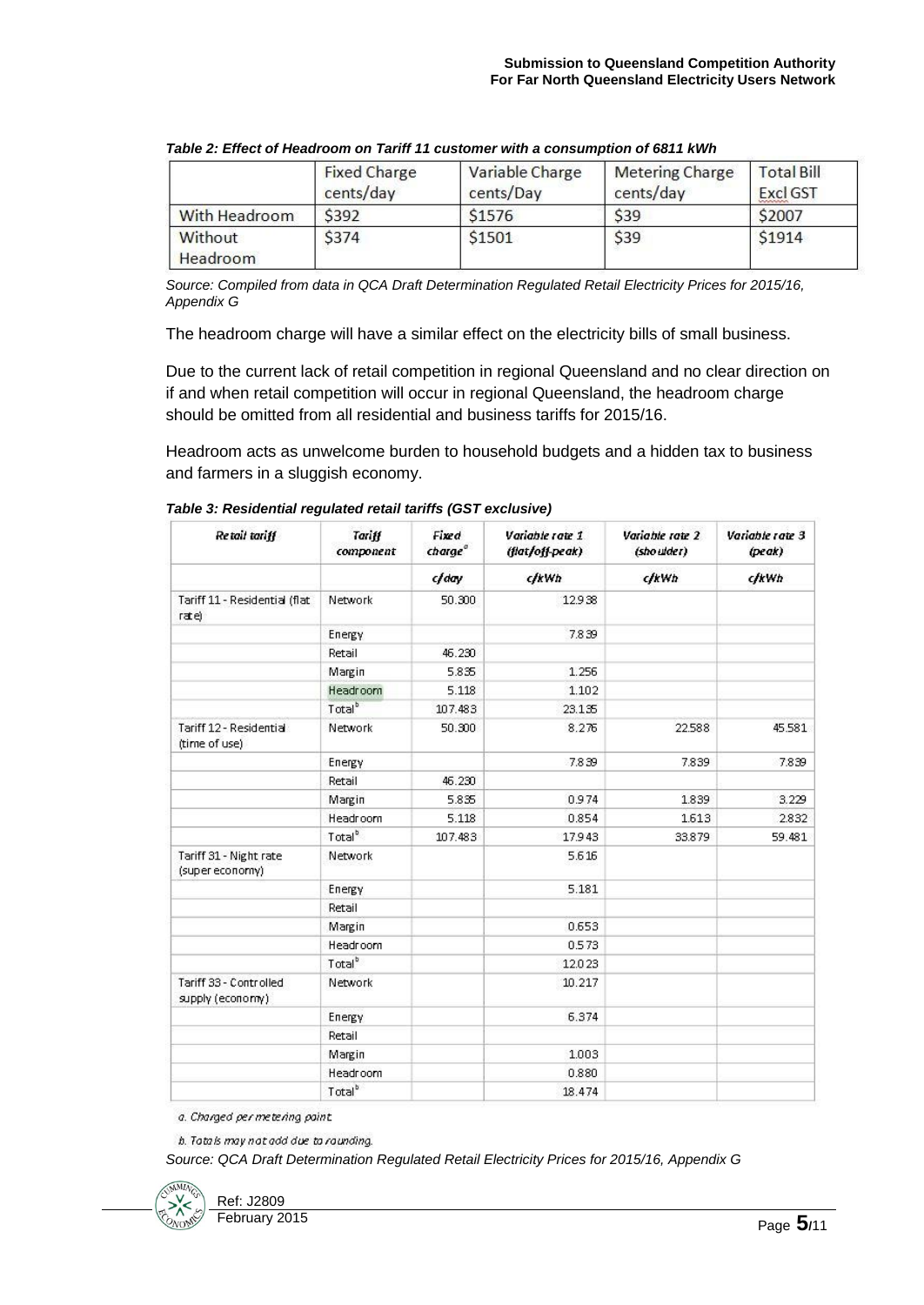| Retail tariff                                    | TOVAT<br>component | Fixed<br>charge <sup>®</sup> | <b>Demand</b><br>charge | Variable<br>rate<br>(रिक्स/off-<br>peak) | <b>Variable rate</b><br>$(\textsf{shower})$ | <b>Variable rate</b><br>(peak) |
|--------------------------------------------------|--------------------|------------------------------|-------------------------|------------------------------------------|---------------------------------------------|--------------------------------|
|                                                  |                    | c/day                        | S/kW/month              | c/kwh                                    | c/kWh                                       | c/kWh                          |
| Tariff 20 - Business (flat<br>rate)              | Network            | 71500                        |                         | 13.637                                   |                                             |                                |
|                                                  | Energy             |                              |                         | 7.839                                    |                                             |                                |
|                                                  | Retail             | 46.230                       |                         |                                          |                                             |                                |
|                                                  | Margin             | 7116                         |                         | 1.298                                    |                                             |                                |
|                                                  | Headroom           | 6.242                        |                         | 1.139                                    |                                             |                                |
|                                                  | Total              | 131.068                      |                         | 23.913                                   |                                             |                                |
| Tariff 22 - Business<br>(time of-use - obsolete) | Network            | 71500                        |                         | 9.888                                    |                                             | 15.242                         |
|                                                  | Energy             |                              |                         | 7.839                                    |                                             | 7.839                          |
|                                                  | Retail             | 46.230                       |                         |                                          |                                             |                                |
|                                                  | Margin             | 7116                         |                         | 1.072                                    |                                             | 1.395                          |
|                                                  | Headroom           | 6.242                        |                         | 0.940                                    |                                             | 1.224                          |
|                                                  | Total              | 131.068                      |                         | 19.739                                   |                                             | 25.700                         |
| Tariff 224 - Business<br>(time of-use)           | Network            | 71500                        |                         | 10.692                                   | 23.406                                      | 31.249                         |
|                                                  | Energy             |                              |                         | 7.839                                    | 7.839                                       | 7.839                          |
|                                                  | Retail             | 46.230                       |                         |                                          |                                             |                                |
|                                                  | Margin             | 7116                         |                         | 1.120                                    | 1.889                                       | 2.363                          |
|                                                  | Headroom           | 6.242                        |                         | 0.983                                    | 1.657                                       | 2.073                          |
|                                                  | Total              | 131.068                      |                         | 20.634                                   | 34.791                                      | 43.524                         |
| Tariff 41 - Low voltage<br>(demand)              | Network            | 730.700                      | 24.604                  | 1.624                                    |                                             |                                |
|                                                  | Energy             |                              |                         | 7.839                                    |                                             |                                |
|                                                  | Retail             | 46.230                       |                         |                                          |                                             |                                |
|                                                  | Margin             | 46962                        | 1.437                   | 0.572                                    |                                             |                                |
|                                                  | Headroom           | 41 195                       | 1.306                   | 0.502                                    |                                             |                                |
|                                                  | Total              | 865.087                      | Z7.396                  | 10.537                                   |                                             |                                |
| Tariff 91 - Unmetered                            | Network            |                              |                         | 10.321                                   |                                             |                                |
|                                                  | Energy             |                              |                         | 7.839                                    |                                             |                                |
|                                                  | Retail             |                              |                         |                                          |                                             |                                |
|                                                  | Margin             |                              |                         | 1.098                                    |                                             |                                |
|                                                  | Headroom           |                              |                         | 0.963                                    |                                             |                                |
|                                                  | Total              |                              |                         | 20.221                                   |                                             |                                |

#### *Table 4: Small business customer regulated retail tariffs and unmetered supplies other than street lighting (GST exclusive)*

a. Charged per metering point.

b. Tatals may national due to rounding.

*Source: QCA Draft Determination Regulated Retail Electricity Prices for 2015/16, Appendix G*

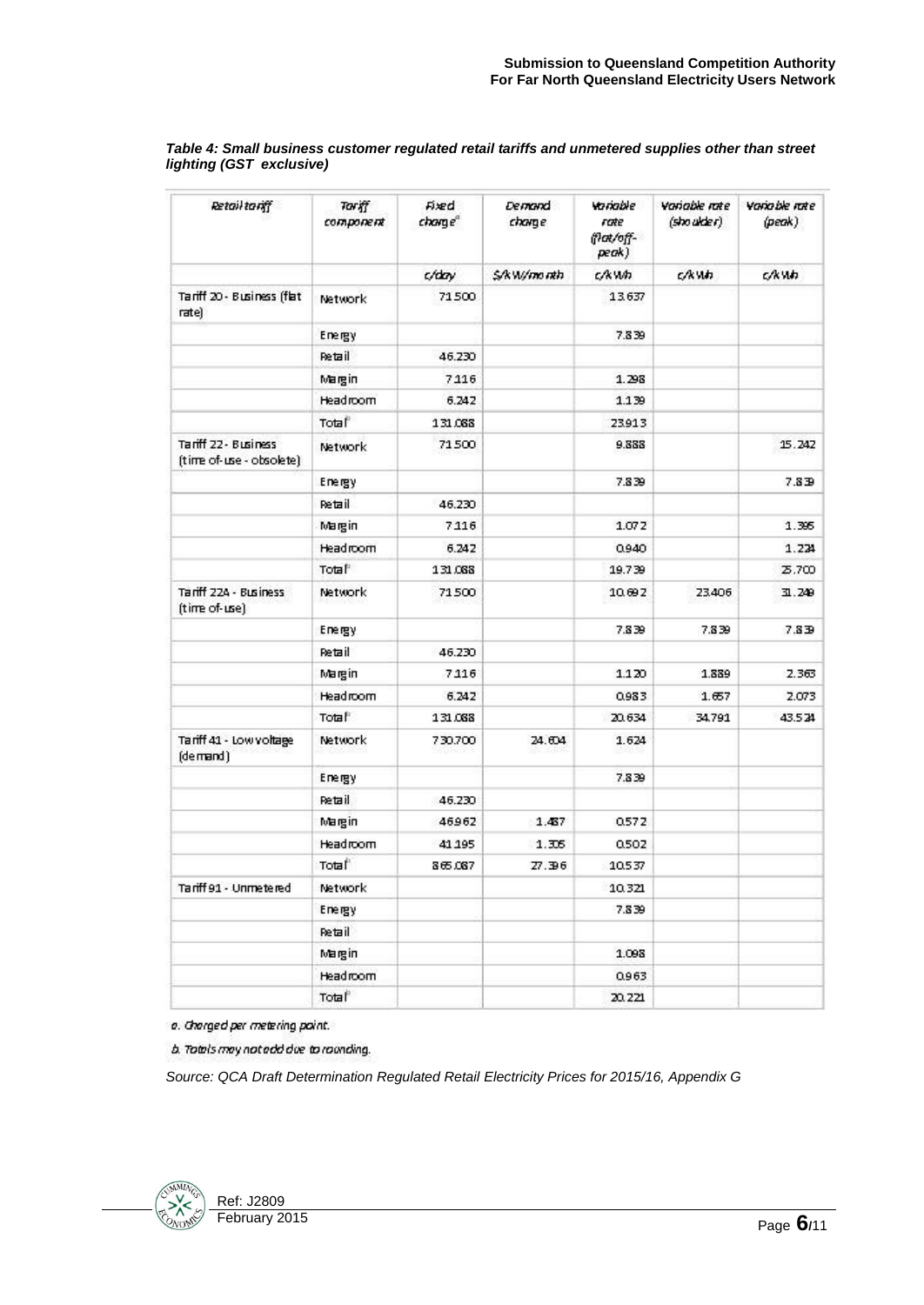#### **Inappropriate portrayal of electricity bill changes**

Table 1 (seen as Table 5 below) in QCA's Draft Determination Regulated Retail Electricity Prices for 2015/16 paints a picture of the changes to a typical annual bill based on a typical Tariff 11 customer consuming 4,053 kWh per year. Tariff 11 is the major tariff accessed by residential consumers in the Ergon distribution area.

As per Table 6 which uses data from the Energy Made Easy website maintained by the Australian Energy Regulator, the consumption of 4,053 kWh is closest to a one person household in Gladstone. This would not appear to be "typical" customer and therefore not typical of electricity bill changes.

Ergon's average electricity use per household in 2012/13 was 6, 811 kWh per year and the average in Far North Queensland was 6,985 kWh per year.

Portraying a typical Tariff 11 customer with a consumption of 4,053 kWh is inappropriate.

|                                  | 2014-15 Final<br><b>Determination</b><br>(carbon exclusive) | 2015-16 Draft<br><b>Determination</b> | Change (%) |
|----------------------------------|-------------------------------------------------------------|---------------------------------------|------------|
| Tariff components                |                                                             |                                       |            |
| Fixed charge (cents/day)         | 83.414                                                      | 107.483                               | 28.9%      |
| Variable charge (cents/kWh)      | 25.378                                                      | 23.135                                | $-8.8%$    |
| Other charges                    |                                                             |                                       |            |
| Metering charge (cents/day)      | 4                                                           | 10,700                                |            |
| Annual Bill (GST inclusive) (\$) | 1,467                                                       | 1,506                                 | 2.7%       |

*Table 5: Tariff 11 – Charges and typical annual bill*

Note: Based on a typical tariff 11 customer consuming 4,053 kWh per year and assumes that the Energex metering charge will apply.

*Source: QCA Draft Determination Regulated Retail Electricity Prices for 2015/16*

|                   |                                                   |      |                       |      |          |      |                                              |      |                                                    |               |          | Table 6: Average Electricity Use By Postcode/City by Housenold Type and Ergon Statistical Region |      |
|-------------------|---------------------------------------------------|------|-----------------------|------|----------|------|----------------------------------------------|------|----------------------------------------------------|---------------|----------|--------------------------------------------------------------------------------------------------|------|
|                   | Average Electricity Use per Type of Household (1) |      |                       |      |          |      |                                              |      | <b>Ergon Average</b><br><b>Electricity Use per</b> |               |          |                                                                                                  |      |
|                   |                                                   |      | 1 person              |      | 2 person |      | 3 person                                     |      | 4 person                                           |               | 6 person | Household in 2012/13<br>$(kWh/yr)$ (2)                                                           |      |
| Location          |                                                   |      | P/code kWh/vr kWh/day |      |          |      | kWh/yr kWh/day kWh/yr kWh/day kWh/yr kWh/day |      |                                                    | kWh/vrkWh/dav |          |                                                                                                  |      |
| <b>Brisbane</b>   | 4000                                              | 3837 | 10.5                  | 5114 | 14.0     | 6390 | 17.5                                         | 7666 | 21.0                                               | 10220         | 28.0     | <b>Ergon Region</b>                                                                              |      |
| Toowoomba         | 4350                                              | 3709 | 10.2                  | 4943 | 13.5     | 6178 | 16.9                                         | 7412 | 20.3                                               | 9880          |          | 27.1 South West                                                                                  | 6068 |
| <b>Bundaberg</b>  | 4670                                              | 3376 | 9.2                   | 4497 | 12.3     | 5620 | 15.4                                         | 6742 | 18.5                                               | 8987          |          | 24.6 Wide Bay                                                                                    | 5370 |
| Gladstone         | 4680                                              | 4093 | 11.2                  | 5454 | 14.9     | 6816 | 18.7                                         | 8177 | 22.4                                               | 10900         |          | 29.9 Central Old                                                                                 | 7039 |
| Mackay            | 4740                                              | 4363 | 12.0                  | 5815 | 15.9     | 7267 | 19.9                                         | 8719 | 23.9                                               | 11621         |          | 31.8 Mackay                                                                                      | 7324 |
| <b>Townsville</b> | 4810                                              | 4870 | 13.3                  | 6490 | 17.8     | 8111 | 22.2                                         | 9370 | 26.7                                               | 12970         |          | 35.5 North Old                                                                                   | 7872 |
| Cairns            | 4870                                              | 4276 | 11.7                  | 5698 | 15.6     | 7121 | 19.5                                         | 8544 | 23.4                                               | 11387         |          | 31.2 Far North Old                                                                               | 6985 |
| Average           |                                                   | 4075 | 11.2                  | 5430 | 14.9     | 6786 | 18.6                                         | 8090 | 22.3                                               | 10852         |          | 29.7 Ergon Qld Av.                                                                               | 6811 |

*Table 6: Average Electricity Use By Postcode/City by Household Type and Ergon Statistical Region*

*Source: (1) Energy Made Easy Australian Government website maintained by the Australian Energy Regulator (2) Data supplied by Ergon Energy*

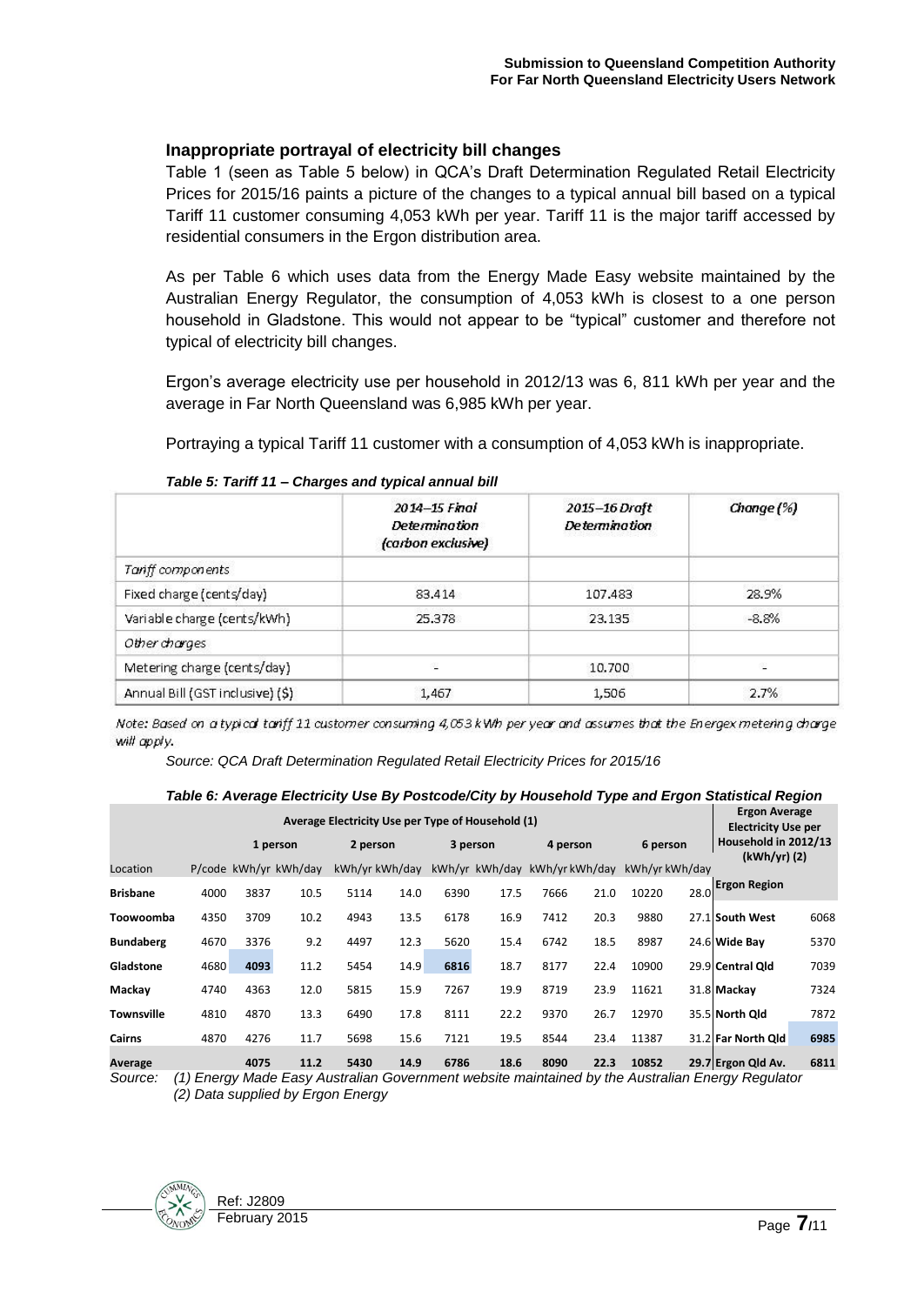# **Fixed Charges**

There has been a concerted effort by QCA to rebalance tariffs in favour of fixed charges.

In Table 5 above QCA clearly gives the impression that fixed charges have increased by 28.9 percent. However, metering costs are no longer expected to be part of the regulated prices set by QCA in 2015/16. Metering costs are expected to be recovered by retailers through a new charge set by the Australian Energy Regulator. Hence, compared to 2014/15 when the fixed charge of 83.414 cents per day included metering the like for like comparison means the fixed charge for 2015/16 has actually increased to 118.183 cents per day for a Tariff 11 customer or a 42 percent increase in fixed charges. The portrayal of a 28.9 percent increase when it is in effect 42 percent is misleading.

Many residential customers use off peak Tariffs 31 and 33 for water heaters and pool pumps. Typical customer bills for these tariffs will increase next year due to the introduction of separate metering charges and for Tariff 31, a higher wholesale energy cost.

For customers with Tariff 11 and 31 and customers with Tariff 11, 31 and 33 their fixed charges will increase by 46 percent and 49 percent respectively.

As per Table 7 below the hardest hit will be 1 and 2 person households who consume less electricity than any other group and have a large percentage of pensioners and independent retirees on limited incomes. Customers in 1 or 2 person households will face an increasing electricity bill even if they are energy efficient.

|                                                      | 2014/15(2)<br>Variable                                       |                                               |                                  |                   |                                               | 2015/16(2)<br>Variable                            | % Change   |       |                    |                                |
|------------------------------------------------------|--------------------------------------------------------------|-----------------------------------------------|----------------------------------|-------------------|-----------------------------------------------|---------------------------------------------------|------------|-------|--------------------|--------------------------------|
| <b>Cairns /4870</b><br>Postcode<br><b>Households</b> | <b>Average Electricity</b><br>Use per Household<br>kWh/yr(1) | <b>Fixed Charge</b><br>cents/day<br>\$0.83414 | cents/kWh excl. GST<br>\$0.25378 | Charge Total Bill | <b>Fixed Charge</b><br>cents/day<br>\$1.18183 | Charge<br>cents/kWh excl. GST Charge<br>\$0.23135 | Total Bill | Fixed | Variable<br>Charge | <b>Total Bill</b><br>excl. GST |
| 1 person                                             | 4276                                                         | \$304                                         | \$1,085                          | \$1,390           | \$431                                         | \$989                                             | \$1,421    | 42%   | -9%                | 2.23%                          |
| 2 person                                             | 5698                                                         | \$304                                         | \$1,446                          | \$1,750           | \$431                                         | \$1,318                                           | \$1,750    | 42%   | $-9%$              | $-0.05%$                       |
| 3 person                                             | 7121                                                         | \$304                                         | \$1,807                          | \$2,112           | \$431                                         | \$1,647                                           | \$2,079    | 42%   | -9%                | $-1.55%$                       |
| 4 person                                             | 8544                                                         | \$304                                         | \$2,168                          | \$2,473           | \$431                                         | \$1,977                                           | \$2.408    | 42%   | -9%                | $-2.62%$                       |
| 6 person                                             | 11387                                                        | \$304                                         | \$2,890                          | \$3,194           | \$431                                         | \$2,634                                           | \$3,066    | 42%   | -9%                | $-4.02%$                       |
| Ergon Average FNQ<br>Region                          | 6811                                                         | \$304                                         | \$1,728                          | \$2,033           | \$431                                         | \$1,576                                           | \$2,007    | 42%   | $-9%$              | $-1.27%$                       |

*Table 7: Change in Electricity Bill for Cairns/ Postcode 4870*

*Source: (1) Energy Made Easy Australian Government website maintained by the Australian Energy Regulator (2) Compiled from prices in QCA's Draft Determination Regulated Retail Prices for 2015/16*

# **Off Peak Tariffs**

The introduction of Time Of Use charges and smart meters is aimed at assisting all customers to understand that their demand behaviour does impact on the cost of the distribution network (poles and wires). Time of Use tariffs are specifically designed to alter the load profile and reduce peak demand.

It is therefore interesting to note that Tariff 31 (overnight controlled loads) is an off peak tariff that is forecast to rise by 4.3 percent due to higher fuel costs prevailing overnight.

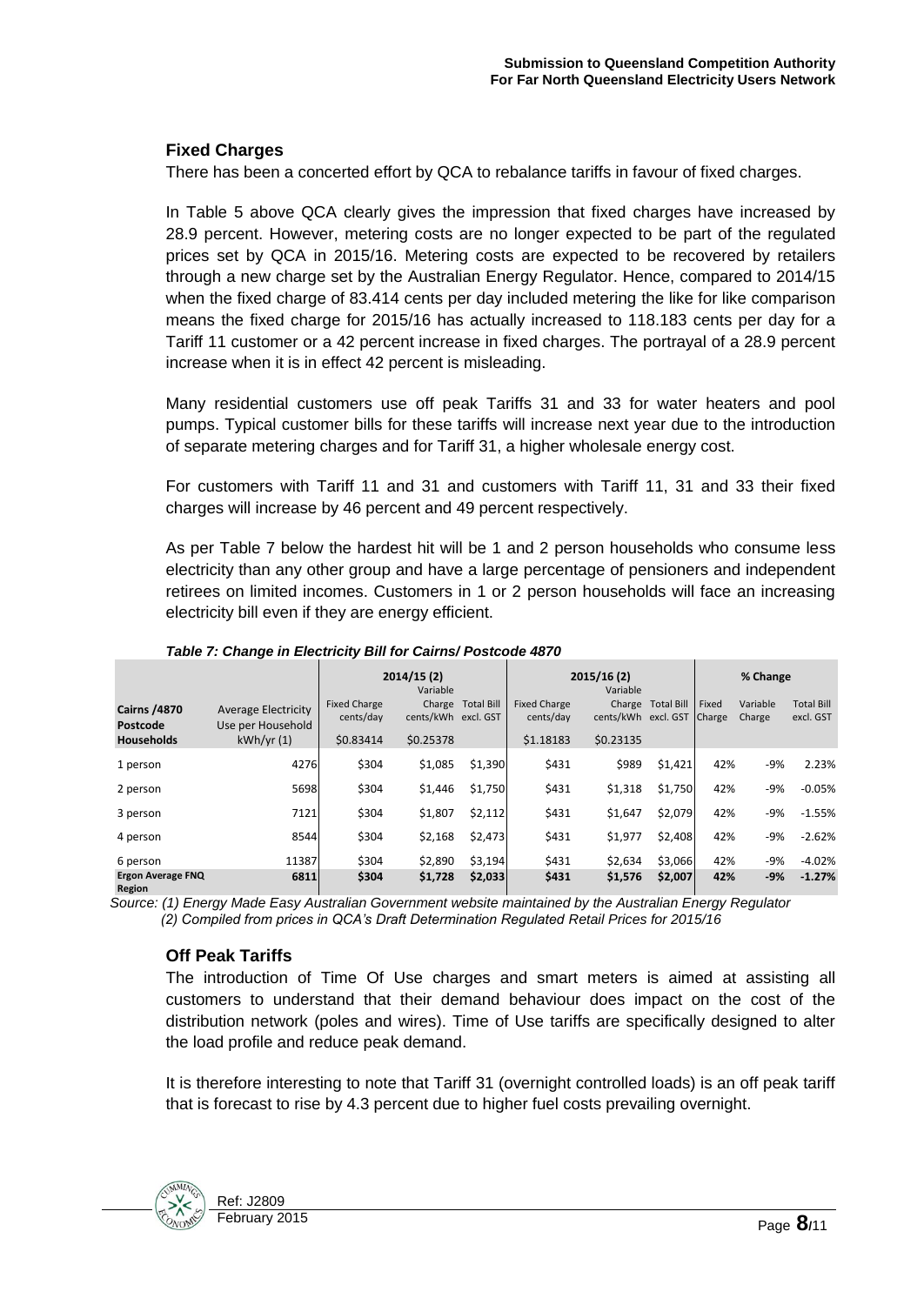This substantial increase in a major off peak tariff is counter-productive to encouraging customers to use off peak tariffs.

This forecast rise also brings in the question of why distribution and generation are not discussed at the same time. Distribution and generation are intrinsically linked and the reason for the increase needs to be fully investigated.

### **Solar Bonus Scheme**

The Solar Bonus Scheme (SBS) will cost \$3.4 billion over the period to 2028, with the cost to be recovered through every Queensland electricity bill until 2028.

Due largely to government incentives paid for by electricity customers, the number of solar photovoltaic (PV) systems connected at domestic premises within Ergon's network area has increased significantly from 1,841 in 2008 to a total of 105,685 in January 2015.



#### **Table 8: Solar PV installations in Ergon's network**

*Source: Compiled from statistics provided by Ergon*

The Feed-In Tariff of 44 cent per kWh ceased on 9 July 2012 in relation to new installations and as at 1 October 2014 had fallen to 6.53 cents/kWh.

The reduction in the Feed-In Tariff has had a direct impact on the number of solar PV installations resulting in only 684 solar PV connections in the Ergon distribution area in January 2015.

The number of solar PV installations could fall even further if the Federal Government's Small-scale Renewable Energy Scheme is withdrawn as a result of the Renewable Energy Target Review released in August 2014.

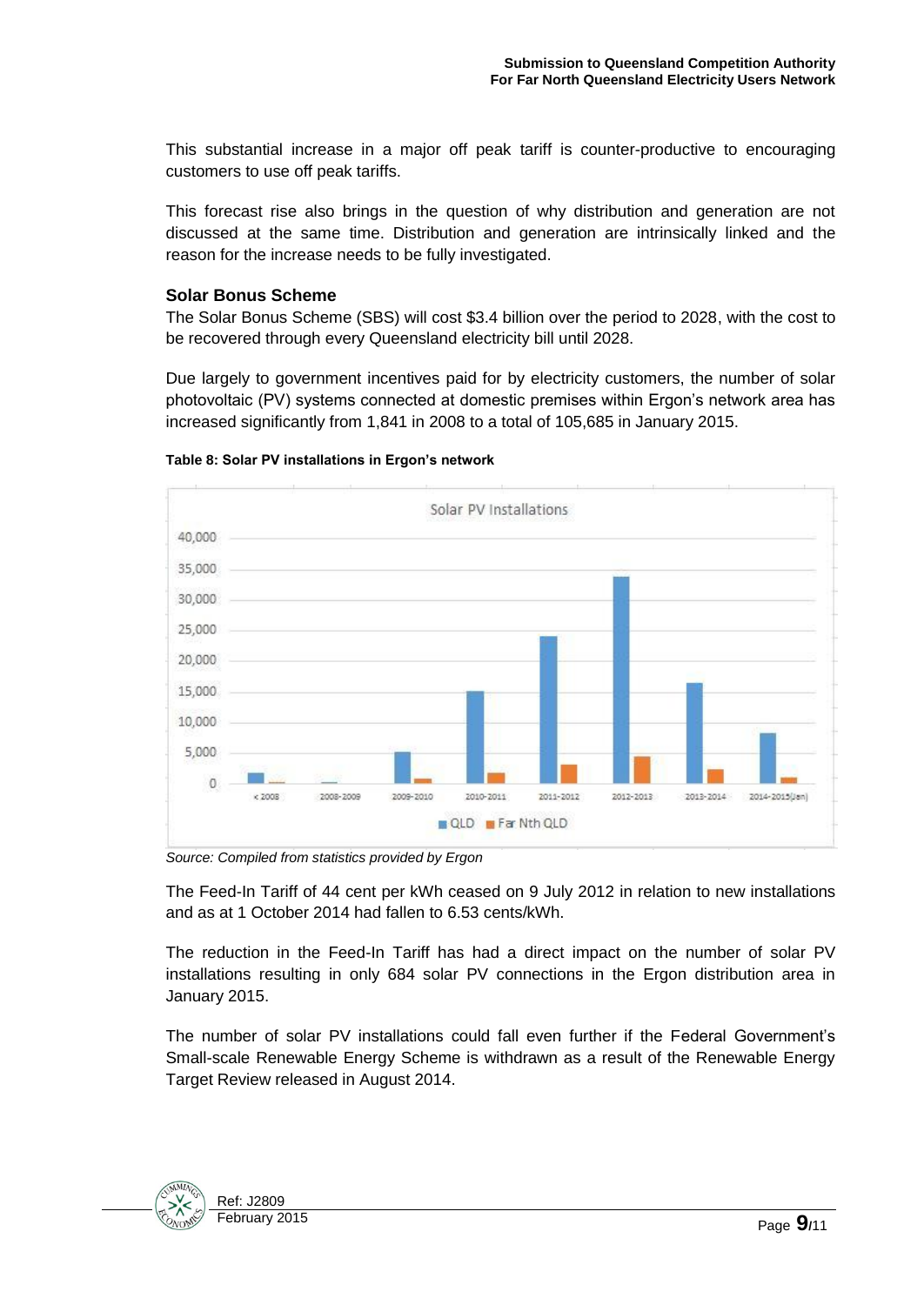

*Table 9: Solar PV installations from July 2013 to January 2015*

*Source: Compiled from statistics provided by Ergon*

The energy costs for the Draft 2015/16 Determination need to be revisited in light of the consistent pattern of falling solar PV installations and uncertain State and Federal Government policies.

The whole question of solar PV generation and its impact on the distribution network needs to be urgently addressed.

There are areas within the Ergon distribution area where solar PV or renewable energy generation would increase price competitiveness and improve supply reliability. However, this requires earnest engagement on a region by region basis before committing to a State or Federal policy on renewable energy.

#### **Conclusion**

The overwhelming message from regional Queensland electricity consumers, both residential and business, is the need to reduce electricity prices in 2015/16. The cumulative impact of continuous rising electricity prices over the past five years has taken its toll on households, businesses and industries.

Any increase is not acceptable.

Electricity price increases are effectively acting as a hidden tax on the economy of Queensland.

Regional Queensland consumers demand a decrease in electricity prices which could be achieved by:

- Assurance from the new Queensland Government that it is committed to maintaining the Community Service Obligation
- The removal of the headroom
- A reduction in the fixed price component (particularly favourable should the AER reduce Ergon's revenue for 2015-2020)
- The reduction in off peak tariffs to enable Ergon's distribution network to improve  $\bullet$ their load profile
- An earnest discussion regarding the role and geographic dispersion of renewable  $\bullet$ energy particularly solar PV

Without a reduction in electricity prices regional industries will shrink and regional jobs will be lost.